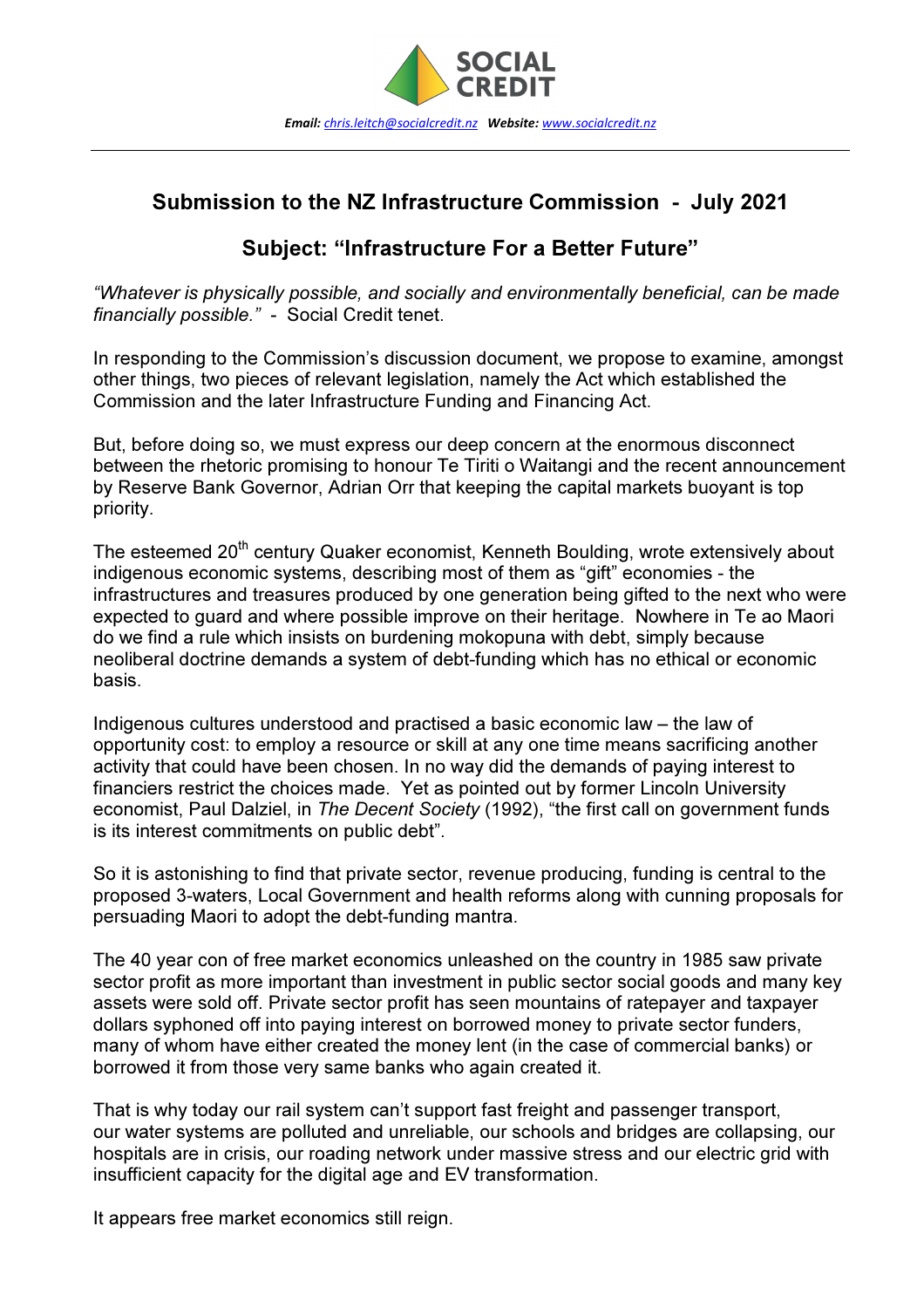## The NZ Infrastructure Commission Act (2019)

25<sup>th</sup> September 2019 saw the Hon. Shane Jones' Bill enacted. The day before, speaking to the third reading, Mr Jones gave an impassioned speech calling for future public infrastructure projects to be privately funded but put under public stewardship. This is private funding, as distinct from public debt being privately owned by speculators bidding for Treasury and LGFA (Local Government Funding Agency) securities.

Since the GFC (Global Financial Crisis) of 2008, trillions of dollars have been printed by western central banks to rescue the financial sector from its own grievous blunders – at least \$9 trillion since the Covid pandemic struck. This money is seeking safe investments – public infrastructures and essential amenities are particularly safe and desirable. Global consulting firms like EY (Ernst & Young) have been particularly industrious persuading governing bodies to adopt the PPP (public-private-partnership) model.

In 2013 (2nd December) NZ Herald columnist Brian Rudman warned Auckland councils against falling for a model which was failing elsewhere. Yet, like rust which never sleeps, we see the PPPs being the main funding source recommended again. Investment in infrastructures which supply in-elastic demand – especially for water and electricity – is especially sought after.

Now for a closer look at funding.

## The Infrastructure Funding and Financing Act (2020)

The pre-eminent reason the country's infrastructure is in such a bad state is due to the (supposed) lack of funds. That is time and again the reason advanced as to why projects are not undertaken, either at local body or national level. A glaring example of that was last month when the government cancelled a number of major roading projects.

During the debate on the NZ Infrastructure Commission Bill, the Hon. Phil Twyford signalled the decision to introduce legislation later in the year about "the work I've been leading with Treasury on establishing new ways of funding and financing the infrastructure that's needed .....that will allow private financing to be invested in infrastructure for new urban growth, paid back over the lifetime of the asset...to allow us to tap into a limitless supply of investment capital to build the infrastructure that our cities need."

To Social Credit, Mr Twyford's speech bore all the symptoms of political amnesia.

All memory erased of how his Labour forebears harnessed the sovereign ability of the newly nationalised Reserve Bank (1936) to fund the building of bridges, houses and roads at a service charge averaging just over 1%. That service charge went back to the government in any Bank profit – essentially meaning funding was interest free, and in many cases was debt free.

New Zealand was not the only country to adopt that funding method. For example, the Commonwealth Bank (Australia's central bank at the time) supplied the Australian government with funding on a similar basis for major infrastructure development.

Today we would call that Putea Pai – good (ethical) funding.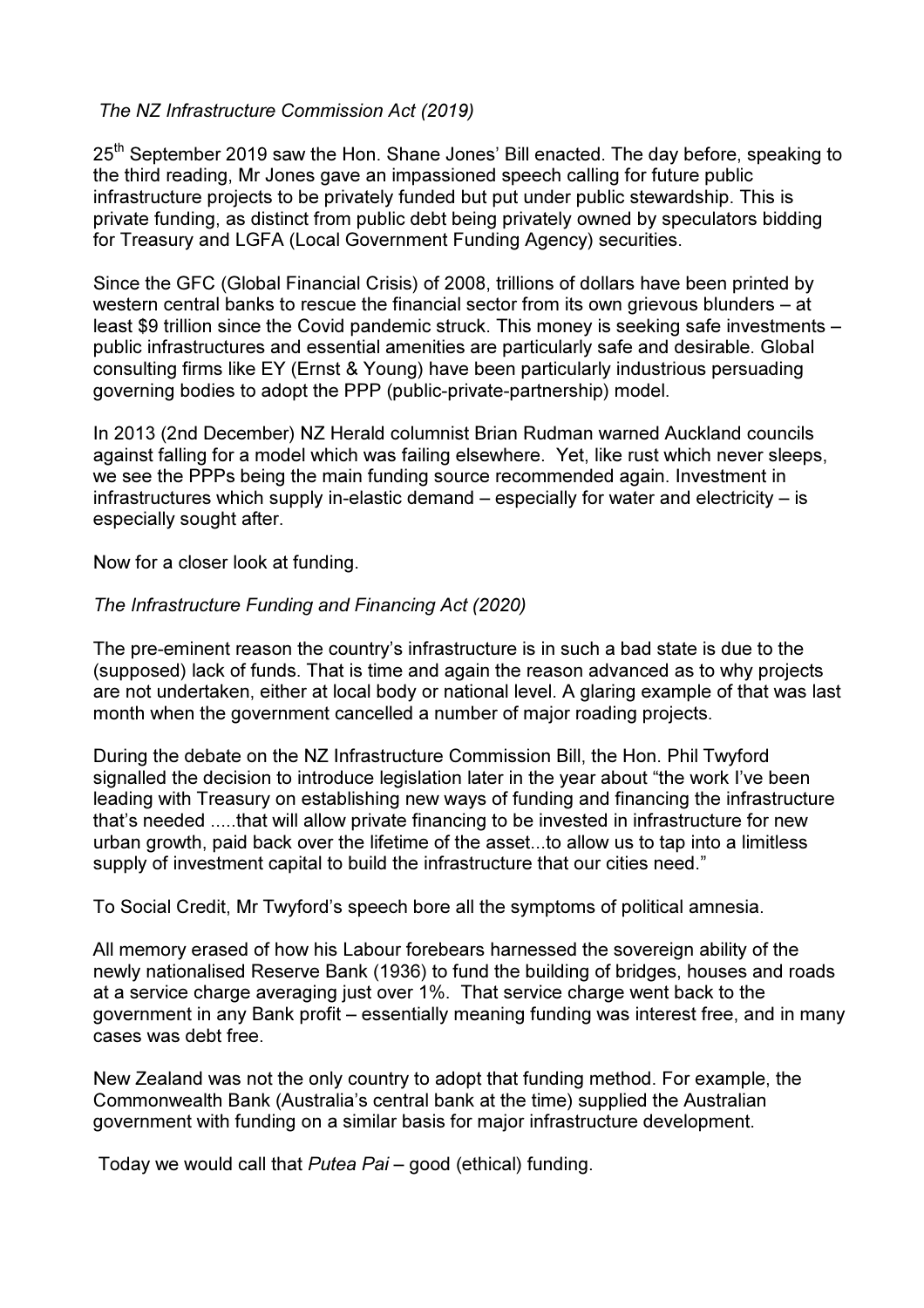By contrast Treasury was adamant that private investment must now be the government's policy - advocating a model which "will allow a much greater quantity of debt to be allowed from revenue streams than would be possible through a local authority....". By "revenue streams" Treasury means the collection of "levies" managed by mysterious SPVs (Special Purpose Vehicles). Operating costs are to include interest - in contrast with the alleged acknowledgement of Te Tiriti o Waitangi values.

There is a brief mention of direct funding by the Reserve Bank but this was seen as contravening Fiscal Responsibility Rules designed to keep debt-to-income ratios within bounds dictated by Wall Street credit-rating agencies. But (a) a sovereign central bank does not need credit ratings as it has the right to create (print) sufficient funds for what is needed for the public good, and (b) surely social responsibility and well-being should take precedence over the dictates of privately owned, self elevated, offshore ratings agencies!

Yet in May 2020 direct funding appeared in a jointly authored Treasury and the Reserve Bank report. Presented to the Minister of Finance their 'aide-memoire', titled "Quantitative Easing and Monetary Financing Compared" was compiled at their own initiative.

The report says that Monetary Financing could be used to "meet specific funding needs of the Government at lower cost and with greater certainty than QE (Quantitative Easing – buying bonds on the secondary market)".

Monetary Financing of course means using money creation by the Reserve Bank, which the government owns, to finance government spending.

It is a funding method that has driven China's massive infrastructure build and its Belt and Road plan, and Indonesia has recently adopted it.

A growing list of economically literate heavyweights are recommending the direct funding model. They include:-

- former BERL chief economist Ganesh Nana – "The government can borrow from the Reserve Bank. To be technical, it's literally borrowing from itself".

- former finance minister Michael Cullen - saying that if the bank was going to continue printing money, this should be used to buy Government debt directly to finance things such as building homes and infrastructure. In a recent opinion piece he wrote "We have an unparalleled opportunity in the current situation to make a quantum leap forward in dealing with some of our needs, which require large amounts of capital. That opportunity could well slip past us: a rethink is needed."

- former Australian Treasurer, Paul Keating, in a letter to Australian media backed the call saying Australia's Reserve Bank should buy government bonds directly from Treasury instead of on the secondary market.

- economist Shamubeel Eaqub - "I don't see why we don't jump straight to the RBNZ buying bonds from Treasury direct".

- an IMF research paper from December 2012 called The Chicago Plan Revisited by authors Michael Kumhof (now at the Bank of England) and Jaromir Benes also recommends it. "Allowing the Government to issue money directly at zero interest, rather than borrowing that same money from banks at interest, would lead to a reduction in the interest burden on government finances and to a dramatic reduction of (net) government  $debt$ ....."

A more comprehensive list is appended.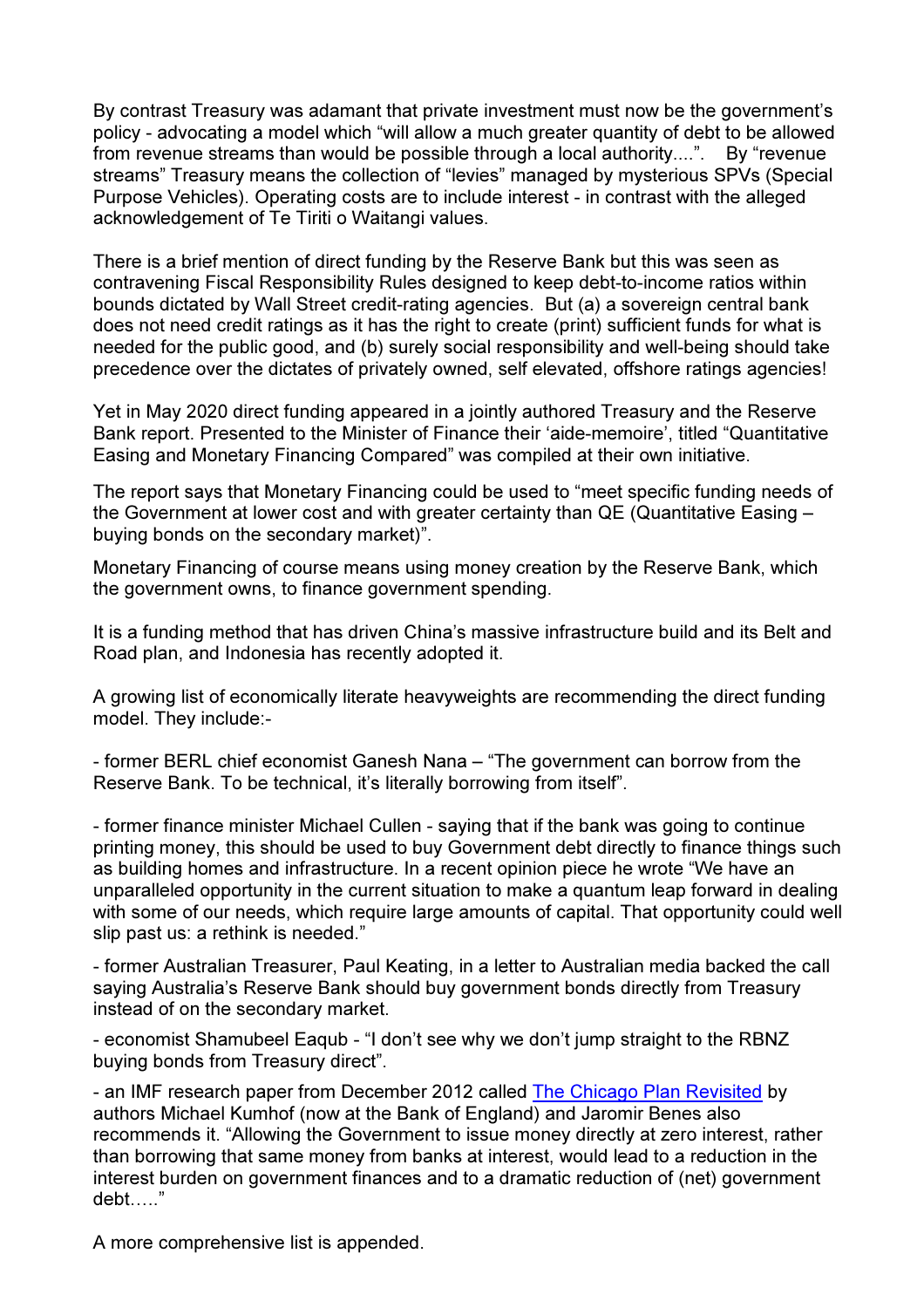The past 18 months has already proven that the sky will not fall if the Reserve Bank creates money. It hasn't fallen in any of the other numerous countries where central banks have been undertaking the same process either, some in enormous amounts.

In March 2020 the Bank's Monetary Policy Committee launched its LSAP programme. It has committed to buying up to \$100 billion of New Zealand Government Bonds on the secondary market (not direct from the Treasury) by June 2022. To date, it's bought nearly \$53 billion worth.

Building infrastructure by raising private capital either through Public Private Partnerships or Special Purpose Vehicles still requires money to be borrowed. Those options are simply an underhand method of the government borrowing money without it appearing on the official books. Ratepayers and taxpayers will still be paying the interest and the loan principal but at a substantially higher interest rate than if the government had borrowed the money directly itself.

Ratepayers expect the money they pay to go towards providing services in their area, not to be the source of a significant contribution to the development of Capital Markets for wealthy investors.

Public/Private partnership schemes likewise have a similar result with ratepayers or taxpayers funding 25year gold plated profit streams for private investors.

Already over \$800 million is spent every year on paying interest on council borrowing, when it could (and should) be providing services and facilities for local communities.

This type of free market neoliberal capitalism has led to inequality, poverty and immeasurable damage to New Zealand's social fabric. It has also caused a profound shift away from public ownership of our collective commons and encouraged self-interest, competition and consumerism.

Our connections to our environment, community, society and culture have been steadily eroded. None of that has happened by chance. Unemployment, low wages, punitive social "welfare" and the "free" use by business and others of our resources and environment are structural parts of the existing economic and financial system.

Profits have been privatised and losses socialised as we have moved further and further away from the rights enshrined in Articles 23 and 25 of the United Nations Universal Declaration of Human Rights.

There is something uncomfortably troubling, some may say seriously amiss, when a funding source such as we have outlined, that could provide an interest free (and where necessary debt free) source of funding for infrastructure assets is overlooked for one that benefits private funders, when both are initially created by the same process.

As senior journalist Simon Wilson wrote in the Herald on 11 September, 2020 "New Zealand has a money tree and you can find it in a building at the bottom of The Terrace in Wellington".